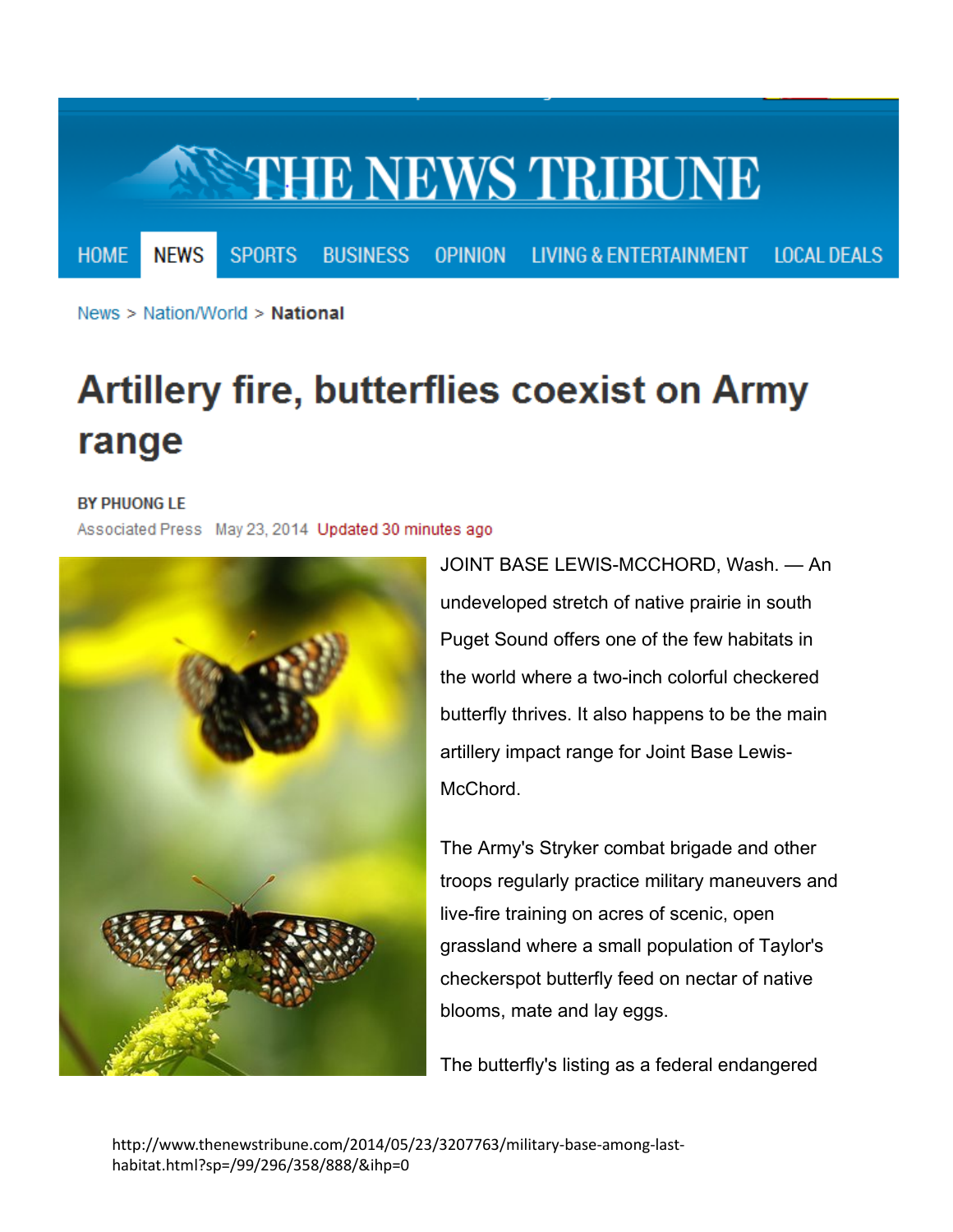species last fall "has the potential to cause major restrictions on training," said Jeffrey Foster, an ecologist at the military installation.

That has the Army working to boost the numbers of butterflies, once found at more than 70 sites in Puget Sound, Oregon and British Columbia but are now reduced to 14 sites. The effort mirrors others by the Army at installations around the country.

From Maryland to Louisiana to Colorado, the Army has been conserving buffer areas around bases to limit urban development, while also preserving and restoring habitat for rare species such as the red-cockaded woodpecker and the golden-cheeked warbler.



In this photo taken May 7, 2014, a Taylor's checkerspot butterfly rests on a Puget balsamroot flower while a bee flies nearby on a prairie area used for live-fire exercises at Joint Base Lewis-McChord, Wash. The Army has been working to boost the numbers of the federally listed endangered butterflies. TED S. WARREN — AP Photo

So far, the program has preserved over 200,000 acres of land.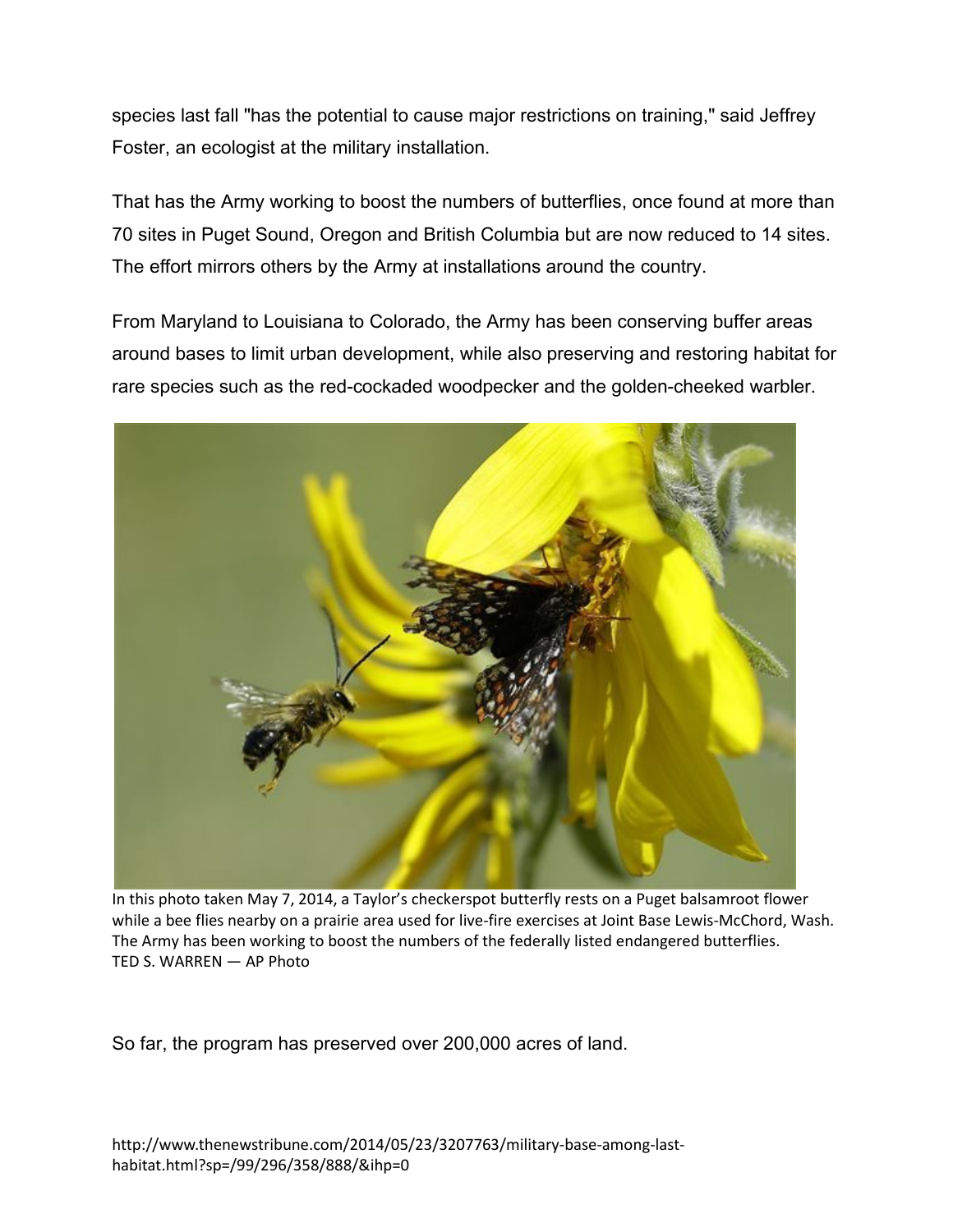At JBLM, 44 miles south of Seattle, the program is helping not only the Taylor's checkerspot butterfly but also the streaked horned lark and Mazama pocket gopher.

Last October, the U.S. Fish & Wildlife Service concluded the Taylor's checkerspot was in danger of becoming extinct and designated nearly 2,000 acres in Clallam County, Puget Sound and Oregon's Willamette Valley as critical habitat for the creature.

The agency said it considered "military training under present conditions a threat to the short-term and long-term conservation of the Taylor's checkerspot." The eight-wheeled, armored Stryker vehicle and soldier foot traffic can crush larvae and damage plants the butterflies rely on.



In this photo taken May 7, 2014, two Taylor's checkerspot butterfies are shown on a prairie area used for live-fire exercises at Joint Base Lewis-McChord, Wash. The Army has been working to boost the numbers of the federally listed endangered butterflies. TED S. WARREN — AP Photo

The Army has been working with the state, the Center for Natural Lands Management and others to preserve and restore habitat, both on and off the military installation, so that the butterflies could be re-introduced.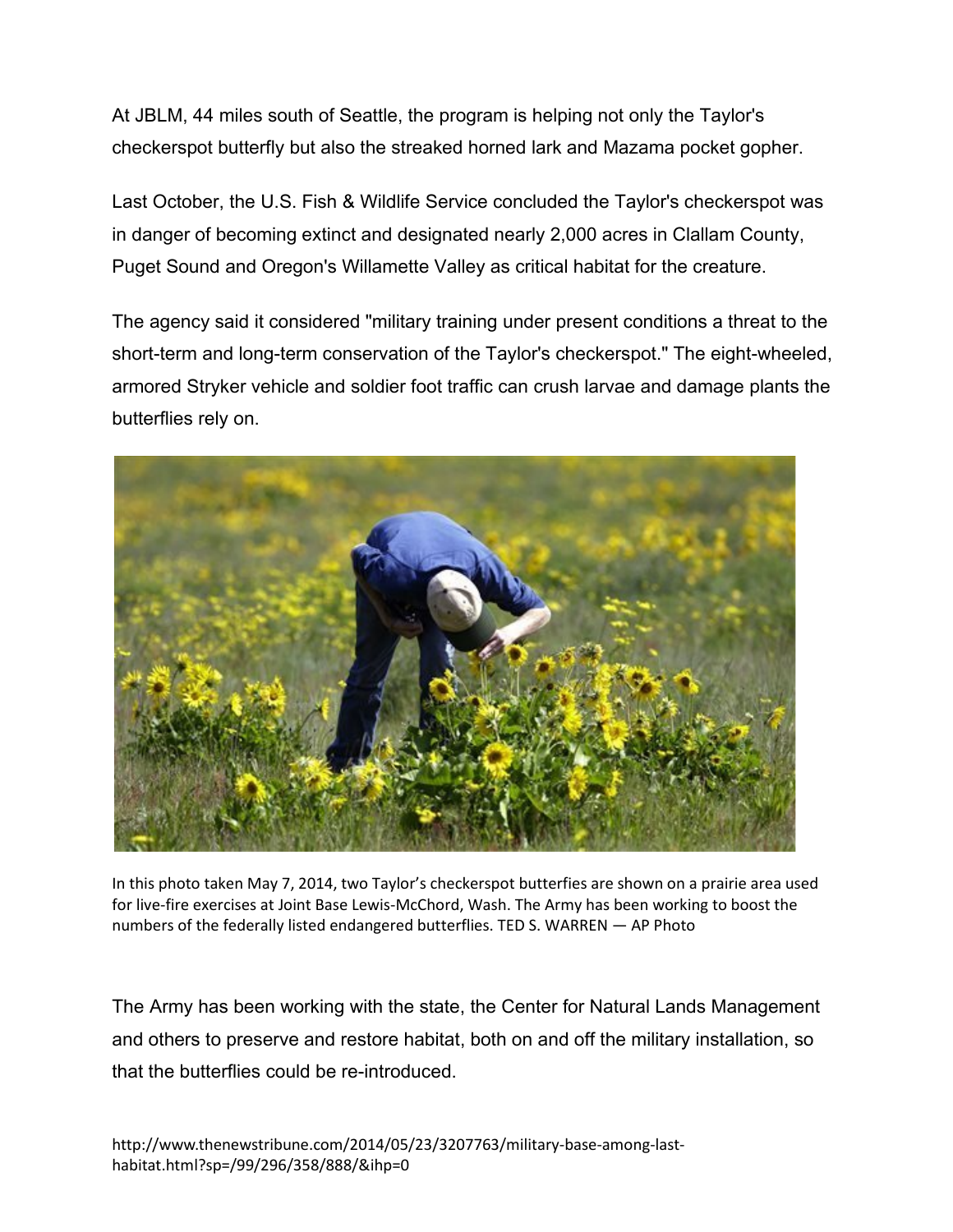The military and its partners have committed about \$35 million and protected about several thousand acres of land in and around JBLM for multiple species. It will likely take years to increase the butterfly's numbers, but those working on the effort are already seeing some success.

Taylor's checkerspot butterflies are establishing at two of three sites at JBLM and on two other sites near Olympia where they have been re-introduced.

"We're in a much better position now than were five years ago," said Mary Linders, a conservation biologist with the Washington Department of Fish and Wildlife.



In this photo taken May 7, 2014, Jeffrey Foster, left, an ecologist at Joint Base Lewis-McChord, Wash., and Audrey Lamb, right, a Conservation Assistant with the Center for Natural Lands Management, survey an undeveloped prairie area used for military training at the base, which also happens to be one of the few areas in the country where the federally listed endangered Taylor's checkerspot butterfly lives. The Army has been working to boost the numbers of the butterflies. TED S. WARREN — AP Photo

The Army is working with the Center for Natural Lands Management, a non-profit group that manages lands that are purchased, works with partners who raise the butterflies in